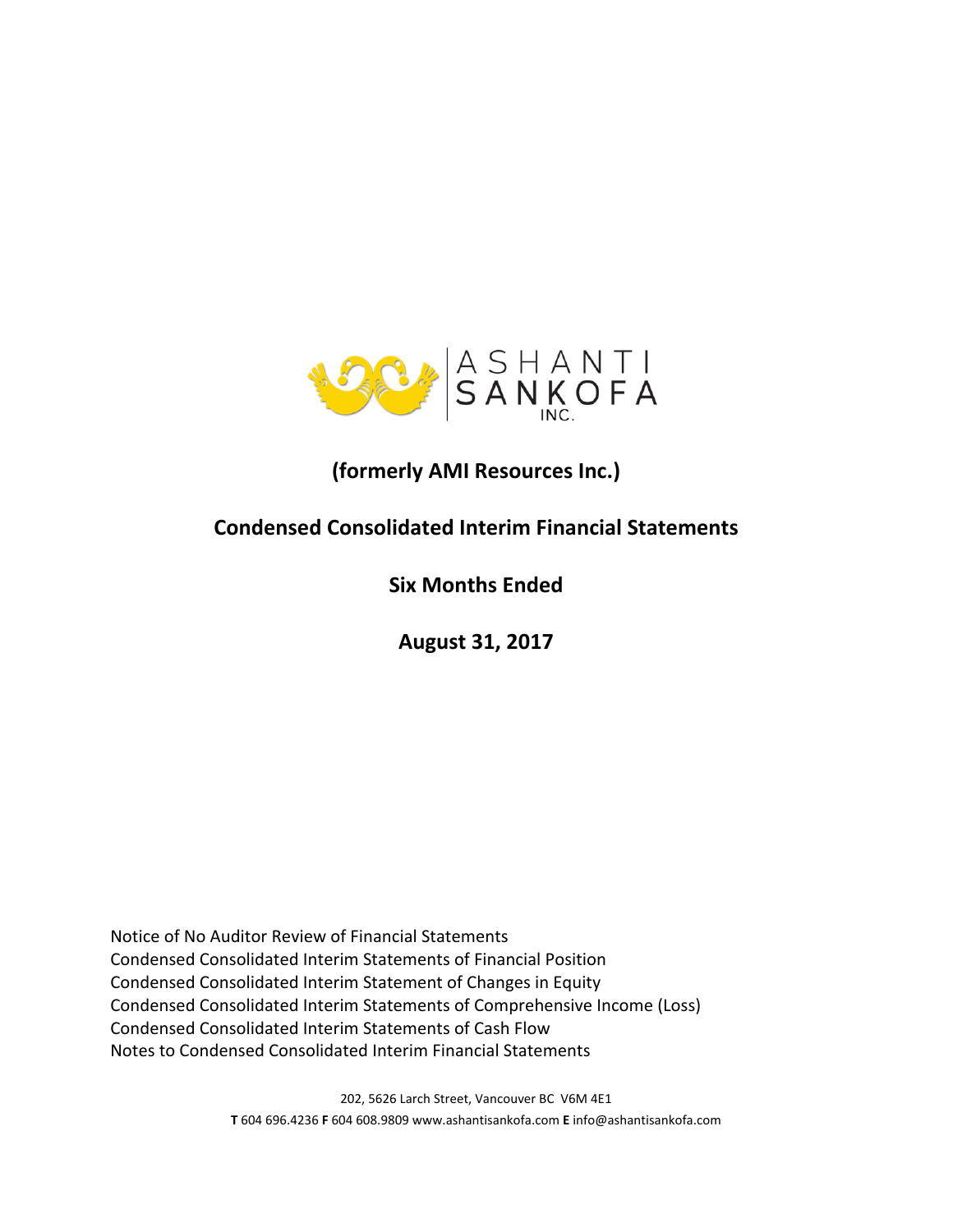### **NOTICE OF NO AUDITOR REVIEW OF INTERIM FINANCIAL STATEMENTS**

Under National Instrument 51‐102, Part 4, subsection 4.3 (3) (a), if an auditor has not performed a review of the interim financial statements, they must be accompanied by a notice indicating that an auditor has not reviewed the financial statements.

The accompanying unaudited interim financial statements of the Company have been prepared by and are the responsibility of the Company's management.

The Company's independent auditor has not performed a review of these financial statements in accordance with standards established by the Chartered Professional Accountants of Canada for a review of interim financial statements by an entity's auditor.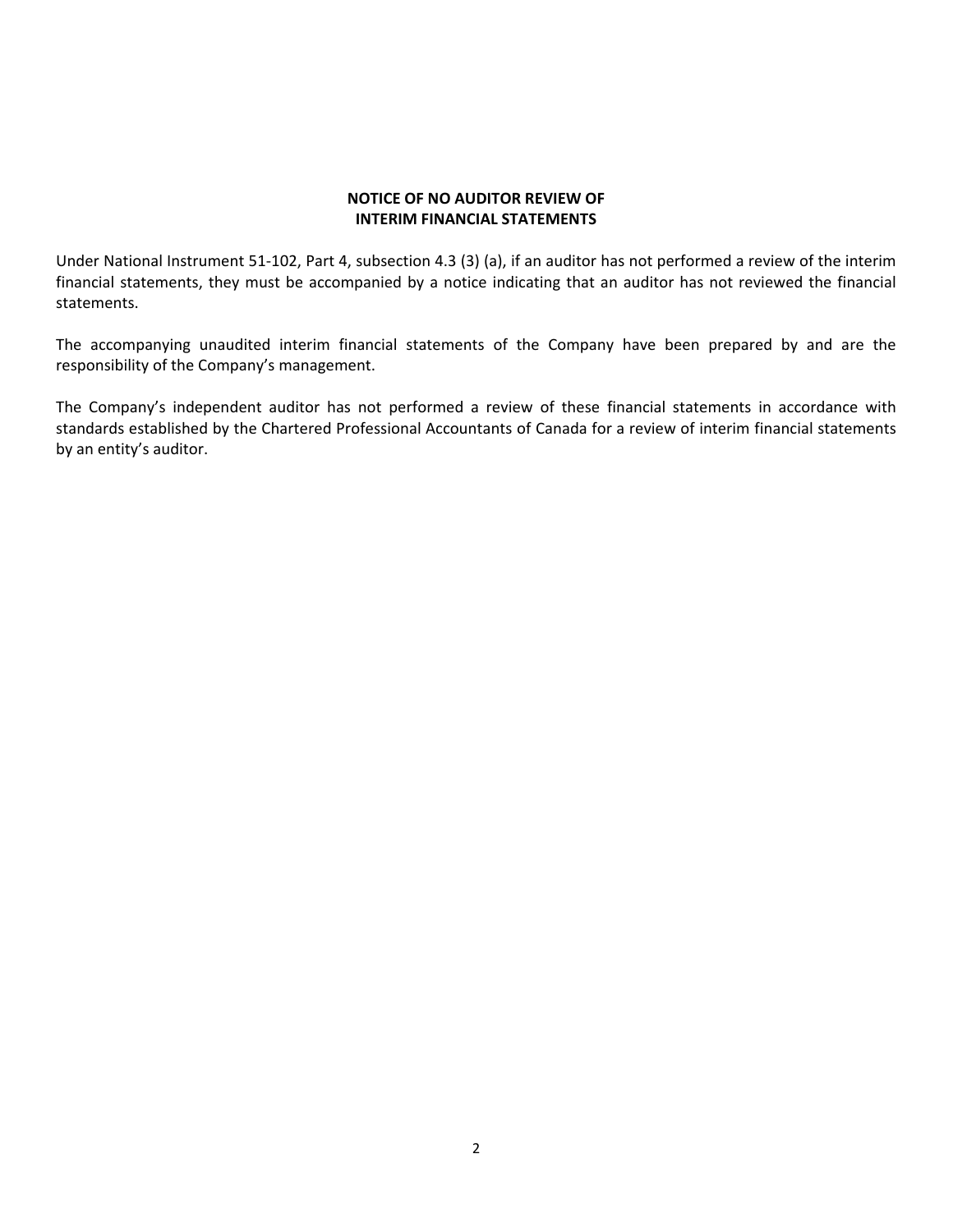### **ASHANTI SANKOFA INC. (formerly AMI Resources Inc.) CONDENSED CONSOLIDATED INTERIM STATEMENTS OF FINANCIAL POSITION** Expressed in Canadian Dollars

|                                            |             | August 31,   | February 28,   |
|--------------------------------------------|-------------|--------------|----------------|
|                                            | <b>Note</b> | 2017         | 2017           |
| <b>ASSETS</b>                              |             | \$           | \$             |
| <b>Current assets</b>                      |             |              |                |
| Cash                                       |             | 1,994        | 19,356         |
| Other receivables                          |             | 3,048        | 668            |
|                                            |             | 5,042        | 20,024         |
| <b>Non-current assets</b>                  |             |              |                |
| Exploration and evaluation assets          | 4           | 504,158      | 448,133        |
|                                            |             |              |                |
| <b>TOTAL ASSETS</b>                        |             | 509,200      | 468,157        |
|                                            |             |              |                |
| <b>LIABILITIES</b>                         |             |              |                |
| <b>Current liabilities</b>                 |             |              |                |
| Accounts payable and accrued liabilities   |             | 20,948       | 31,958         |
| Due to related parties                     | 6           | 174,238      | 49,060         |
|                                            |             | 195,186      | 81,018         |
| <b>SHAREHOLDERS' EQUITY</b>                |             |              |                |
| Share capital                              | 5           | 9,252,862    | 9,252,862      |
| Reserves                                   | 5           | 3,890,225    | 3,890,225      |
| <b>Accumulated deficit</b>                 |             | (12,829,073) | (12, 755, 948) |
|                                            |             | 314,014      | 387,139        |
|                                            |             |              |                |
| TOTAL LIABILITIES AND SHAREHOLDERS' EQUITY |             | 509,200      | 468,157        |

*The accompanying notes are integral to these condensed interim consolidated financial statements.*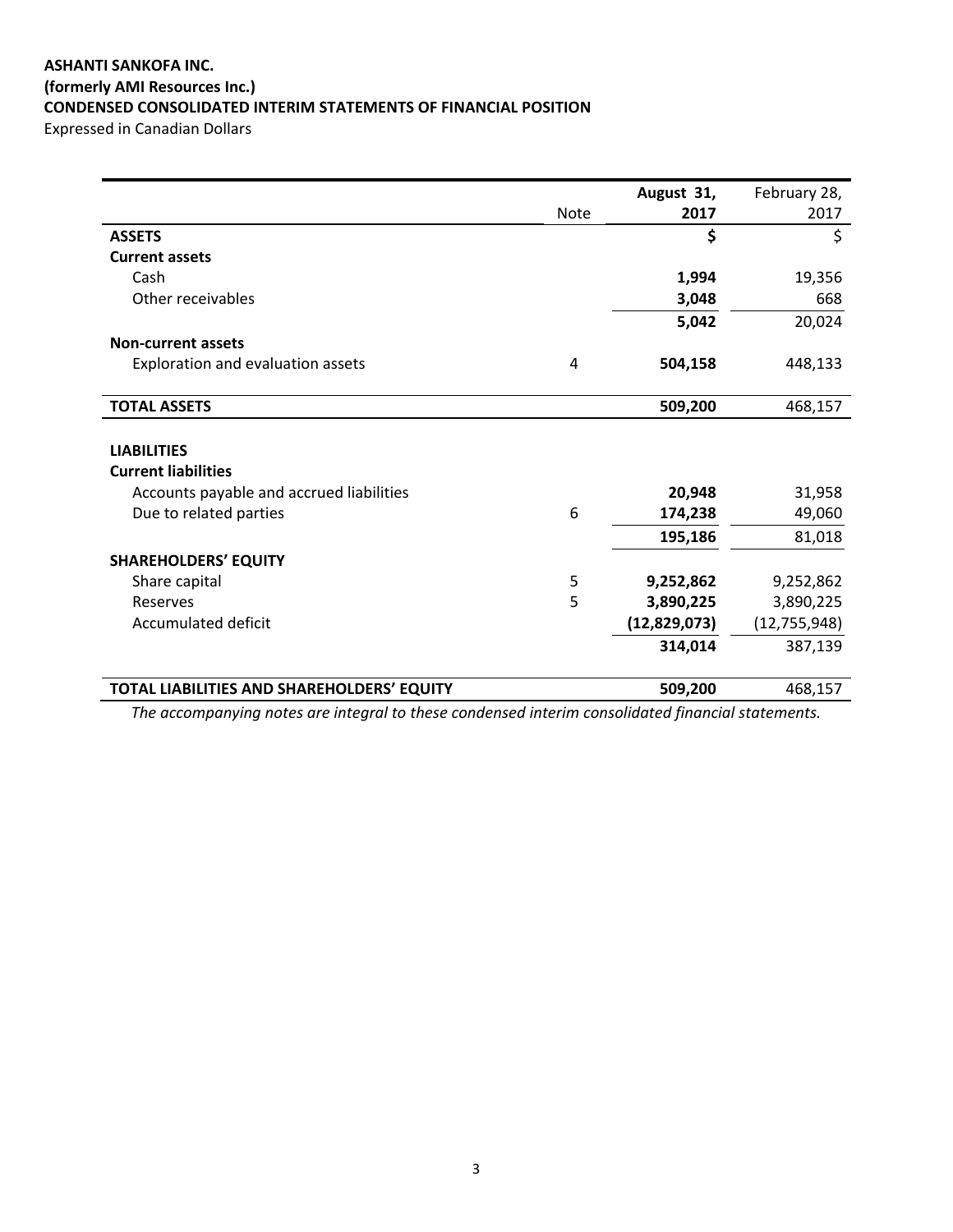# **ASHANTI SANKOFA INC. (formerly AMI Resources Inc.) CONDENSED CONSOLIDATED INTERIM STATEMENTS OF COMPREHENSIVE LOSS**

Expressed in Canadian Dollars

|                                          |             | <b>For the Three Months</b> |            | <b>For the Six Months</b> |            |
|------------------------------------------|-------------|-----------------------------|------------|---------------------------|------------|
|                                          |             | <b>Ended</b>                |            | <b>Ended</b>              |            |
|                                          |             | August 31,                  | August 31, | August 31,                | August 31, |
|                                          | <b>Note</b> | 2017                        | 2016       | 2017                      | 2016       |
|                                          |             | \$                          | \$         | \$                        | \$         |
| <b>EXPENSES</b>                          |             |                             |            |                           |            |
| Debt forgiveness                         |             |                             | (36, 371)  |                           | (36, 371)  |
| Foreign exchange (gain) loss             |             | (7, 224)                    | 11,626     | (7, 224)                  | 11,628     |
| Investor relations                       |             | 1,444                       | 1,336      | 1,564                     | 1,336      |
| Management fees                          | 6           | 27,150                      | 24,500     | 54,300                    | 41,000     |
| Office and general                       |             | 1,319                       | 6,347      | 4,108                     | 13,528     |
| Professional fees                        | 6           | 6,740                       | 11,535     | 11,240                    | 9,321      |
| Stock-based compensation                 | 5           |                             | 13,744     |                           | 63,573     |
| Transfer agent and filing fees           |             | 4,878                       | 4,398      | 9,137                     | 4,641      |
| <b>NET LOSS AND COMPREHENSIVE LOSS</b>   |             | (34, 307)                   | (37, 115)  | (73, 125)                 | (108, 656) |
|                                          |             |                             |            |                           |            |
| <b>Weighted Average Number of Shares</b> |             |                             |            |                           |            |
| <b>Outstanding</b>                       |             | 27,734,197                  | 25,439,115 | 27,734,197                | 23,853,762 |
| <b>Basic Loss Per Share</b>              |             | (0.00)                      | (0.00)     | (0.00)                    | (0.00)     |
| <b>Diluted Loss Per Share</b>            |             | (0.00)                      | (0.00)     | (0.00)                    | (0.00)     |

*The accompanying notes are integral to these condensed interim consolidated financial statements.*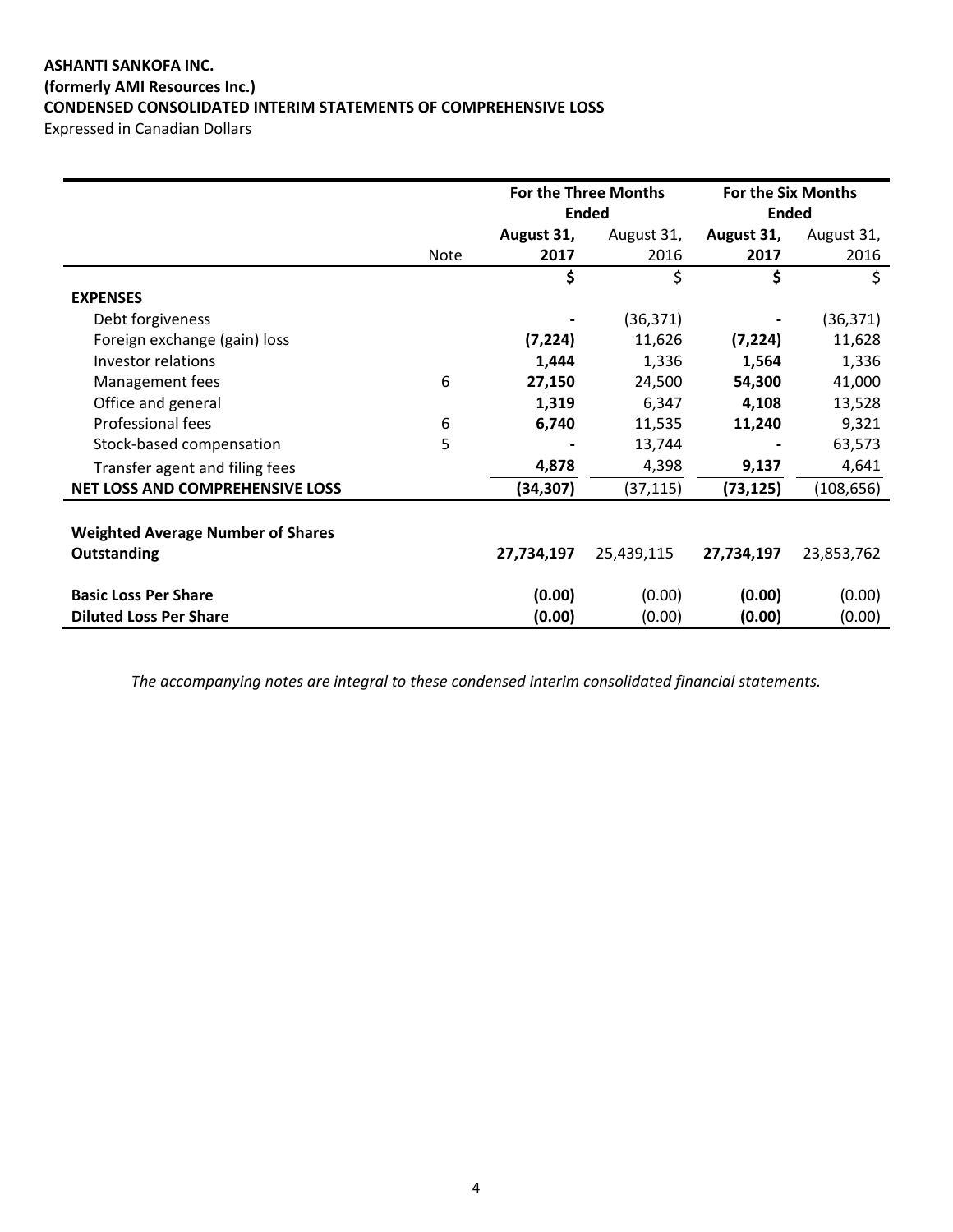### **AMI RESOURCES INC. (formerly AMI Resources Inc.) CONDENSED CONSOLIDATED INTERIM STATEMENT OF CHANGES IN EQUITY** Expressed in Canadian Dollars

|                            | <b>Share Capital</b> |                          | <b>Reserves</b> |           |                |            |
|----------------------------|----------------------|--------------------------|-----------------|-----------|----------------|------------|
|                            | Number of            |                          | Equity settled  |           | Accumulated    |            |
|                            | <b>Shares</b>        | Amount                   | benefits        | Warrants  | Deficit        | Total      |
|                            |                      |                          |                 |           |                |            |
| Balance, February 29, 2016 | 20,734,197           | 9,062,492                | 2,247,575       | 1,427,902 | (12, 578, 295) | 159,674    |
| Private placement          | 7,000,000            | 350,000                  |                 |           |                | 350,000    |
| Stock-based compensation   |                      | $\overline{\phantom{a}}$ | 63,573          |           |                | 63,573     |
| Net loss for the period    |                      |                          |                 |           | (108, 656)     | (108, 656) |
| Balance, August 31, 2016   | 20,734,197           | 9,412,492                | 2,311,148       | 1,427,902 | (12,686,951)   | 464,591    |
|                            |                      |                          |                 |           |                |            |
| Balance, February 28, 2017 | 27,734,197           | 9,252,862                | 2,311,148       | 1,579,077 | (12, 755, 948) | 387,139    |
| Net loss for the year      |                      |                          |                 |           | (73, 125)      | (73, 125)  |
| Balance, August 31, 2017   | 27,734,197           | 9,252,862                | 2,311,148       | 1,579,077 | (12,829,073)   | 314,014    |

*The accompanying notes are integral to these condensed consolidated interim financial statements.*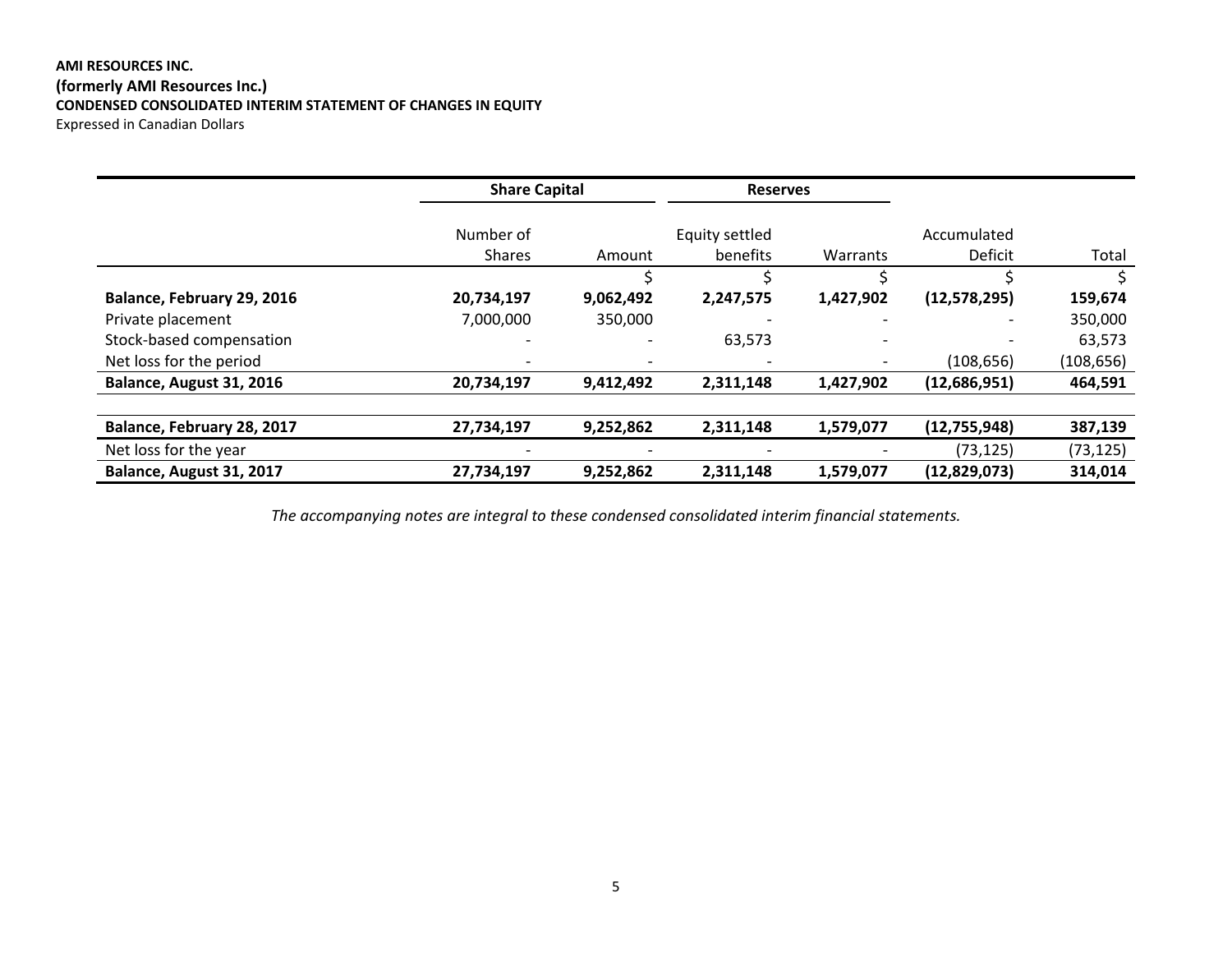### **ASHANTI SANKOFA INC. (formerly AMI Resources Inc.) CONDENSED CONSOLIDATED INTERIM STATEMENTS OF CASH FLOW** Expressed in Canadian Dollars

|                                                | For the Three Months |            | <b>For the Six Months</b> |            |
|------------------------------------------------|----------------------|------------|---------------------------|------------|
|                                                | <b>Ended</b>         |            | <b>Ended</b>              |            |
|                                                | August 31,           | August 31, | August 31,                | August 31, |
|                                                | 2017                 | 2016       | 2017                      | 2016       |
|                                                | \$                   | \$         | \$                        | \$         |
| <b>CASH FLOWS USED IN OPERATING ACTIVITIES</b> |                      |            |                           |            |
| Net loss for the year                          | (34, 307)            | (37, 115)  | (73, 125)                 | (108, 656) |
| Items not involving cash:                      |                      |            |                           |            |
| Stock-based compensation                       |                      | 13,744     |                           | 63,573     |
| Changes in non-cash working capital items:     |                      |            |                           |            |
| Other receivables                              | (857)                | (1, 161)   | (2,380)                   | (1,669)    |
| Accounts payable and accrued liabilities       | 15,443               | (151,807)  | (11, 011)                 | (153,093)  |
| Due to related parties                         | (4, 754)             |            | 39,204                    | 7,913      |
|                                                | (24, 475)            | (176, 339) | (47, 312)                 | (191, 932) |
| <b>CASH FLOWS USED IN INVESTING ACTIVITIES</b> |                      |            |                           |            |
| Exploration and evaluation assets              |                      | (24, 733)  | (7, 425)                  | (24, 733)  |
| <b>CASH FLOWS FROM FINANCING ACTIVITIES</b>    |                      |            |                           |            |
| Gross proceeds intended for private placement  |                      | 125,000    |                           | 350,000    |
| Shareholder advance                            | 22,375               |            | 37,375                    |            |
| Net increase in cash                           | (2, 100)             | (76, 072)  | (17, 362)                 | 133,335    |
| Cash, beginning of the year                    | 4,094                | 228,334    | 19,356                    | 18,927     |
| Cash, end of the year                          | 1,994                | 152,262    | 1,994                     | 152,262    |
|                                                |                      |            |                           |            |
| <b>Supplemental information:</b>               |                      |            |                           |            |
| Interest paid                                  |                      |            |                           | 8,553      |
| Income taxes paid                              |                      |            |                           |            |

*The accompanying notes are integral to these condensed consolidated interim financial statements.*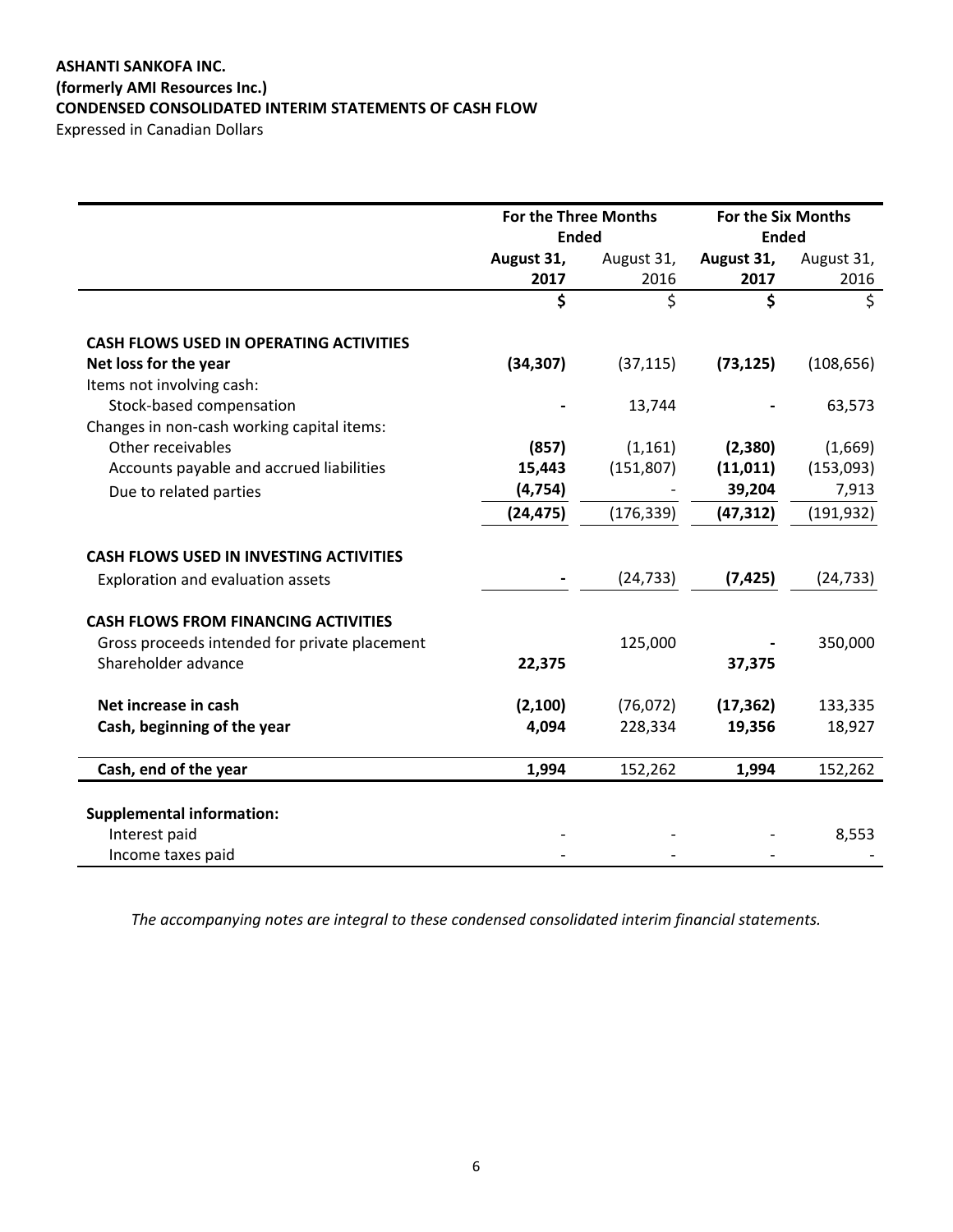### **1. NATURE OF OPERATIONS**

Ashanti Sankofa Inc. (formerly AMI Resources Inc., the "Company" or "ASI") through its wholly‐owned subsidiary AMI Africa Exploration Ltd. ("AMI Africa"), both resident Canadian companies, and its wholly owned Ghanaian subsidiary Ashanti Sankofa Limited ("Ashanti") is engaged primarily in gold exploration activity in West Africa.

The head office and the principal address of the Company is located at #202, 5626 Larch Street, Vancouver, BC V6M 4E1 and the records office and registered office is located at Suite 1780 ‐ 400 Burrard Street, Vancouver, British Columbia, V6C 3A6.

The Company holds several mineral properties and has not yet determined whether these properties contain reserves that are economically recoverable.

These condensed consolidated interim financial statements have been prepared on the assumption that the Company will continue as a going concern, meaning it will continue in operation for the foreseeable future and will be able to realize assets and discharge liabilities in the ordinary course of operations. Different bases of measurement may be appropriate if the Company is not expected to continue operations for the foreseeable future. The Company has incurred a net loss of \$73,125 for the six months ended August 31, 2017, and has incurred cumulative losses since inception of \$12,829,073. As at August 31, 2017, the Company had negative working capital of \$190,144 had not advanced its mineral properties to commercial production and is not able to finance day to day activities through operations. The Company's continuation as a going concern is dependent upon the successful results from its mineral property exploration activities and its ability to attain profitable operations and generate funds there from and/or raise equity capital or borrowings sufficient to meet current and future obligations and ongoing operating losses. These uncertainties cast a significant doubt on the ability of the Company to continue operations as a going concern. Management intends to finance operating costs over the next twelve months with loans from directors and companies controlled by directors and/or private placement of common shares. These financial statements do not include any adjustments that might result from this uncertainty.

### **2. BASIS OF PRESENTATION**

### **Statement of compliance**

These unaudited condensed consolidated interim financial statements have been prepared in accordance with IAS 34 – Interim Financial Reporting as issued by the International Accounting Standards Board ("IASB"). Accordingly, certain disclosures included in annual financial statements prepared in accordance with International Financial Reporting Standards ("IFRS") as issued by the IASB have been condensed or omitted and these unaudited condensed consolidated interim financial statements should be read in conjunction with the Company's audited consolidated financial statements for the year ended February 28, 2017.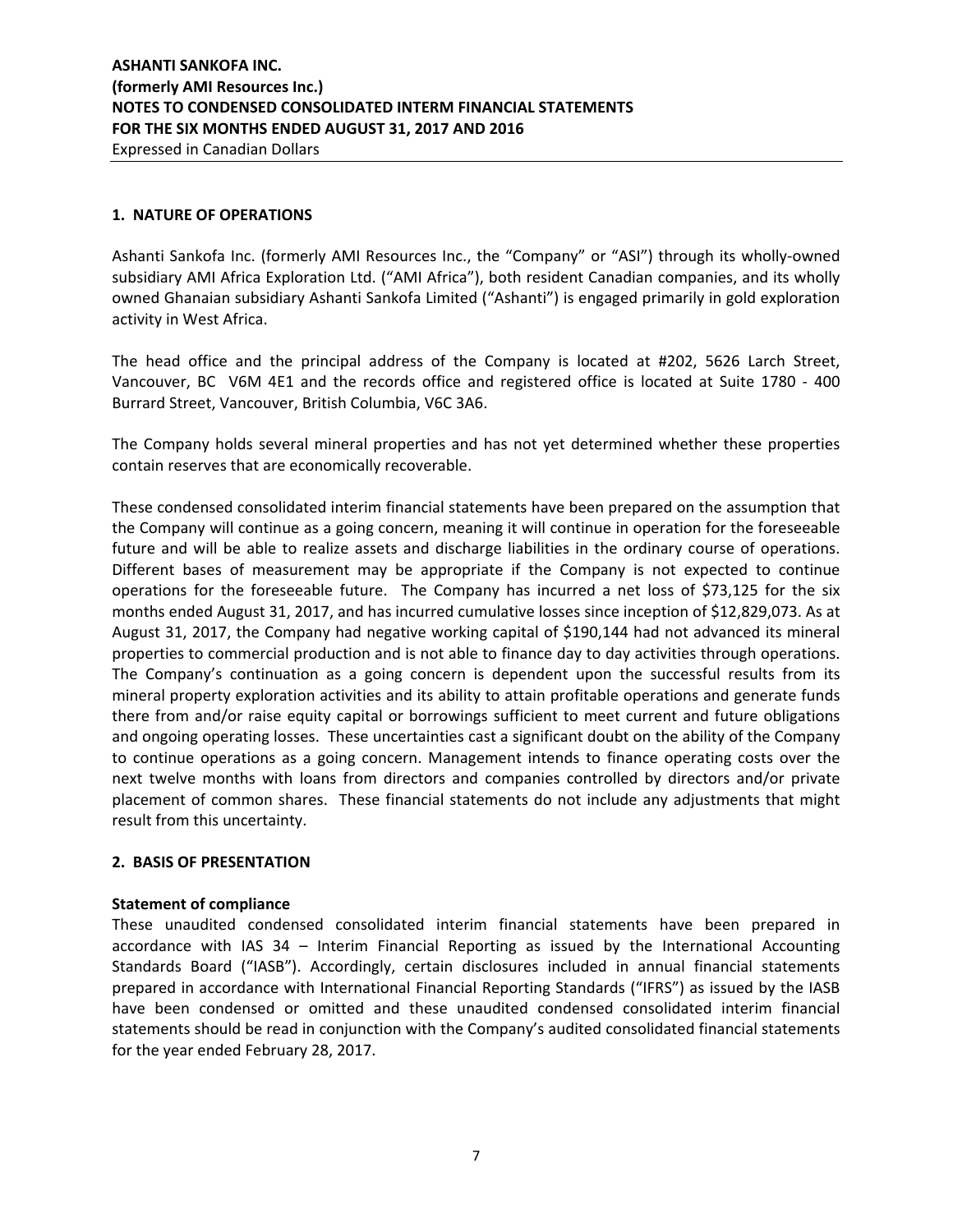Expressed in Canadian Dollars

The condensed consolidated interim financial statements were authorized for issue by the Board of Directors on October 30, 2017.

#### **Basis of preparation**

The financial statements of the Company have been prepared on an accrual basis and are based on historical costs, modified where applicable. The financial statements are presented in Canadian dollars unless otherwise noted.

#### **Significant estimates and assumptions**

The preparation of financial statements in accordance with IFRS requires the Company to make estimates and assumptions concerning the future. The Company's management reviews these estimates and underlying assumptions on an ongoing basis, based on experience and other factors, including expectations of future events that are believed to be reasonable under the circumstances. Revisions to estimates are adjusted for prospectively in the period in which the estimates are revised.

Estimates and assumptions where there is significant risk of material adjustments to assets and liabilities in future accounting periods include the recoverability of the carrying value of exploration and evaluation assets, fair value measurements for financial instruments, and the recoverability and measurement of deferred tax assets.

#### **Significant judgments**

The preparation of financial statements in accordance with IFRS requires the Company to make judgments, apart from those involving estimates, in applying accounting policies. The most significant judgments applying to the Company's financial statements include: the assessment of the Company's ability to continue as a going concern and whether there are events or conditions that may give rise to significant uncertainty; the classification/allocation of expenditures as exploration and evaluation expenditures or operating expenses; and the classification of financial instruments.

### **3. SIGNIFICANT ACCOUNTING POLICIES**

#### **Basis of consolidation**

The consolidated financial statements include the financial statements of the Company and its wholly owned subsidiary. The financial statement of the subsidiary is included in the consolidated financial statements from the date that control commenced until the date that control ceases. All inter‐company balances and transactions have been eliminated.

### **Foreign currency transactions**

These consolidated financial statements are presented in Canadian dollars, which is the Company's functional currency. The Company's wholly-owned subsidiary AMI Africa's functional currency is also Canadian dollars. The Company's wholly‐owned subsidiary Ashanti's functional currency is the Ghanaian Cedi.

Transactions in currencies other than the functional currency of each entity are recorded at exchange rates prevailing on the dates of the transactions. At the end of each reporting period, the monetary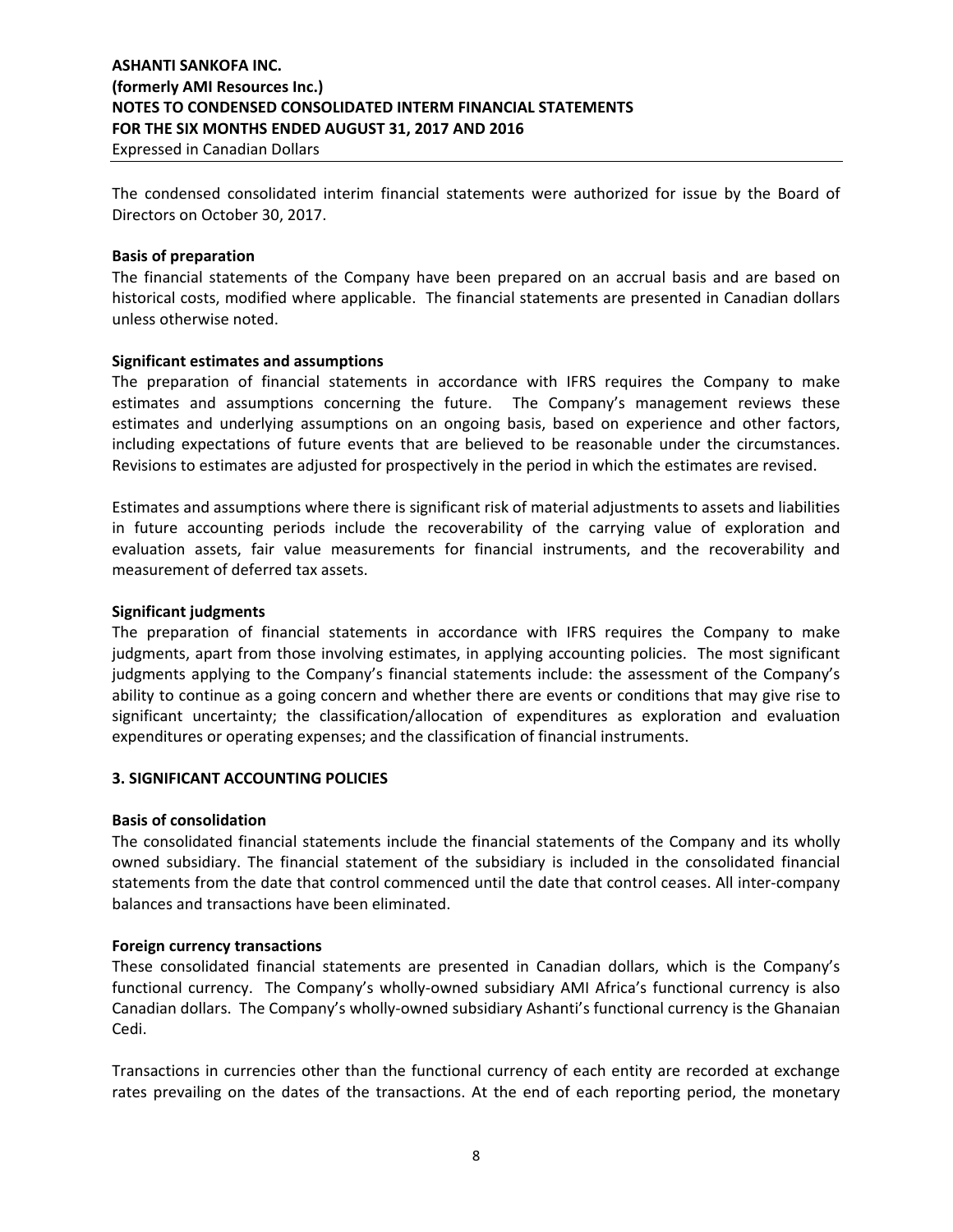### Expressed in Canadian Dollars

assets and liabilities of the Company that are denominated in foreign currencies are translated at the rate of exchange at the statement of financial position date while non-monetary assets and liabilities are translated at historical rates. Revenues and expenses are translated at the exchange rates approximating those in effect on the date of the transactions. Exchange gains and losses arising on translation are reflected in profit or loss for the year.

The financial position and results of foreign operations whose functional currency is different from the Company's presentation currency are translated as follows:

- ‐ assets and liabilities are translated at period‐end exchange rates prevailing at the reporting date; and
- ‐ income and expenses are translated at average exchange rates for the period.

Exchange differences arising on translation of foreign operations are recorded in accumulated other comprehensive loss in the statement of comprehensive income. These differences are recognized in profit or loss in the period in which the operation is disposed.

### **Exploration and evaluations assets and equipment**

### *i) Exploration and evaluation expenditures*

The Company may hold interests in mineral property interests in various forms, including prospecting licenses, exploration and exploitation concessions, mineral leases and surface rights, and property options. The Company capitalizes payments made in the process of acquiring legal title to these properties. Mineral property interest acquisition costs are recorded at historical cost. Exploration and evaluation expenditures incurred on properties prior to obtaining legal rights to explore the specific area are charged to operations as incurred.

The carrying values of exploration and evaluation assets are assessed for impairment when facts and circumstances suggest that the carrying amount of an exploration and evaluation asset may exceed its recoverable amount. The carrying value of equipment is reviewed for indications of impairment at each reporting date. When impairment indicators exist, the asset's recoverable amount is estimated. If it is determined that the estimated recoverable amount is less than the carrying value of an asset, then a write-down is made with a charge to operations.

An impairment loss is reversed if there is indication that there has been a change in the estimates used to determine the recoverable amount. An impairment loss is reversed only to the extent that the asset's carrying amount does not exceed the carrying amount that would have been determined, net of amortization, if no impairment loss had been recognized.

### *ii) Equipment*

Equipment is stated at cost less accumulated amortization and accumulated impairment losses. Estimates of residual values, useful lives and methods of amortization are reviewed each reporting year, and adjusted prospectively if appropriate.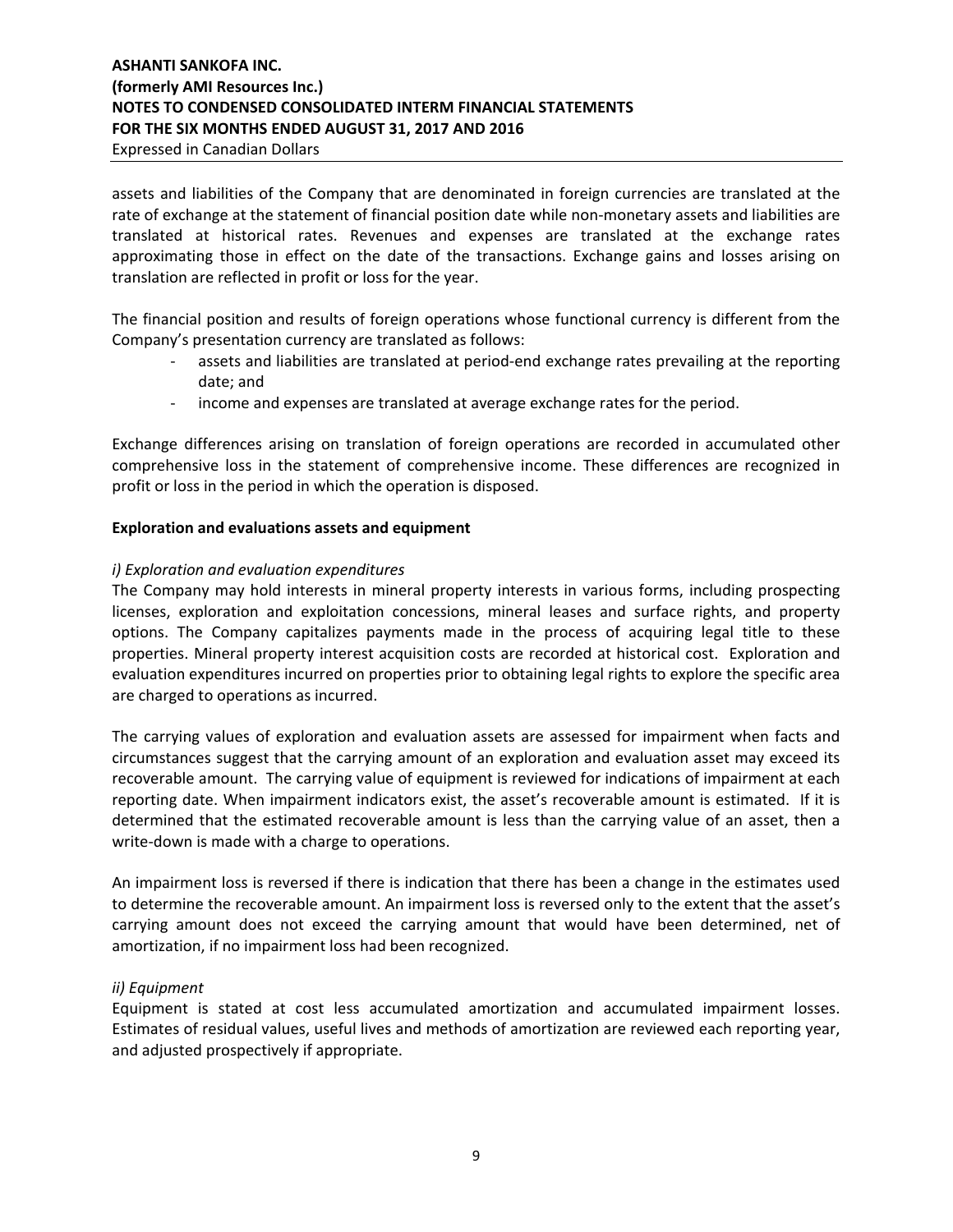Expressed in Canadian Dollars

#### **Income taxes**

#### Current income tax:

Current income tax assets and liabilities for the current period are measured at the amount expected to be recovered from or paid to the taxation authorities. The tax rates and tax laws used to compute the amount are those that are enacted or substantively enacted, at the reporting date, in the countries where the Company operates and generates taxable income.

Current income tax relating to items recognized directly in other comprehensive income or equity is recognized in other comprehensive income or equity and not in profit or loss. Management periodically evaluates positions taken in the tax returns with respect to situations in which applicable tax regulations are subject to interpretation and establishes provisions where appropriate.

### Deferred income tax:

Deferred income tax is recognized, using the asset and liability method, on temporary differences at the reporting date arising between the tax bases of assets and liabilities and their carrying amounts for financial reporting purposes.

The carrying amount of deferred income tax assets is reviewed at the end of each reporting period and recognized only to the extent that it is probable that sufficient taxable profit will be available to allow all or part of the deferred income tax asset to be utilized.

Deferred income tax assets and liabilities are measured at the tax rates that are expected to apply to the year when the asset is realized or the liability is settled, based on tax rates (and tax laws) that have been enacted or substantively enacted by the end of the reporting period.

Deferred income tax assets and deferred income tax liabilities are offset, if a legally enforceable right exists to set off current tax assets against current income tax liabilities and the deferred income taxes relate to the same taxable entity and the same taxation authority.

### **Restoration and environmental obligations**

The Company recognizes liabilities for statutory, contractual, constructive or legal obligations associated with the retirement of long-term assets, when those obligations result from the acquisition, construction, development or normal operation of the assets. The net present value of future restoration cost estimates arising from the decommissioning of plant and other site preparation work is capitalized to the related asset along with a corresponding increase in the restoration provision in the period incurred. Discount rates using a pre-tax rate that reflect the time value of money are used to calculate the net present value.

The Company's estimates of restoration costs could change as a result of changes in regulatory requirements, discount rates and assumptions regarding the amount and timing of the future expenditures. These changes are recorded directly to the related asset with a corresponding entry to the restoration provision. The Company's estimates are reviewed annually for changes in regulatory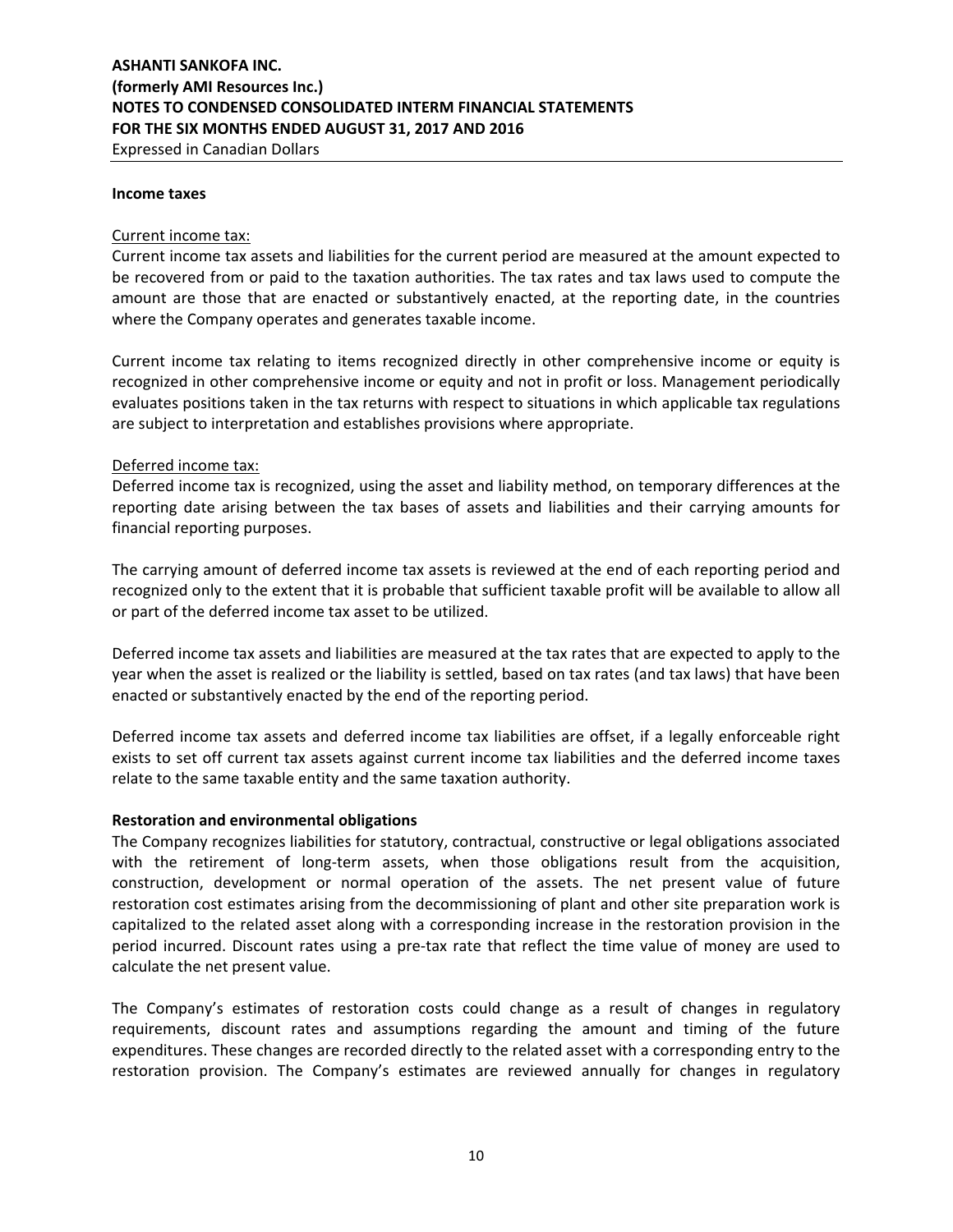Expressed in Canadian Dollars

requirements, discount rates, effects of inflation and changes in estimates. The Company currently has no measurable obligations for restoration and environmental costs.

### **Share‐based payments**

The Company grants stock options to buy common shares of the Company through its stock option plan as described in Note 5. The Company accounts for share-based payments using the fair value method. Share‐based payments to employees are measured at the fair value of the instruments issued and amortized over the vesting periods. Share-based payments to non-employees are measured at the fair value of goods or services received or the fair value of the equity instruments issued, if it is determined the fair value of the goods or services cannot be reliably measured, and are recorded at the date the goods or services are received. The corresponding amount is recorded to reserves. The fair value of options is determined using the Black–Scholes Option Pricing Model which incorporates all market vesting conditions. The number of shares and options expected to vest is reviewed and adjusted at the end of each reporting period such that the amount recognized for services received as consideration for the equity instruments granted shall be based on the number of equity instruments that eventually vest.

The Company grants stock options that are subject to various vesting terms. Under IFRS, the fair value of each instalment of the award is considered a separate grant based on the vesting period with the fair value of each instalment determined separately and recognized as compensation expense over the term of its respective vesting period.

### **Financial instruments**

The Company classifies financial instruments in the following categories: at fair value through profit or loss ("FVTPL"), loans and receivables, held-to-maturity investments, available-for-sale and financial liabilities. The classification depends on the purpose for which the financial instruments were acquired or issued. Management determines the classification of its financial instruments at initial recognition.

Financial assets are classified at fair value through profit or loss when they are either held for trading for the purpose of short-term profit taking, derivatives not held for hedging purposes, or when they are designated as such to avoid an accounting mismatch or to enable performance evaluation where a group of financial assets is managed by key management personnel on a fair value basis in accordance with a documented risk management or investment strategy. Such assets are subsequently measured at fair value with changes in carrying value being included in profit or loss.

Loans and receivables are non‐derivative financial assets with fixed or determinable payments that are not quoted in an active market and are subsequently measured at amortized cost. They would be included in current assets, except for maturities greater than 12 months after the end of the reporting period. These would be classified as non-current assets. The Company has classified cash and amounts receivable as loans and receivables.

Held-to-maturity investments are non-derivative financial assets that have fixed maturities and fixed or determinable payments, and it is the Company's intention to hold these investments to maturity. They are subsequently measured at amortized cost. Held-to-maturity investments would be included in non-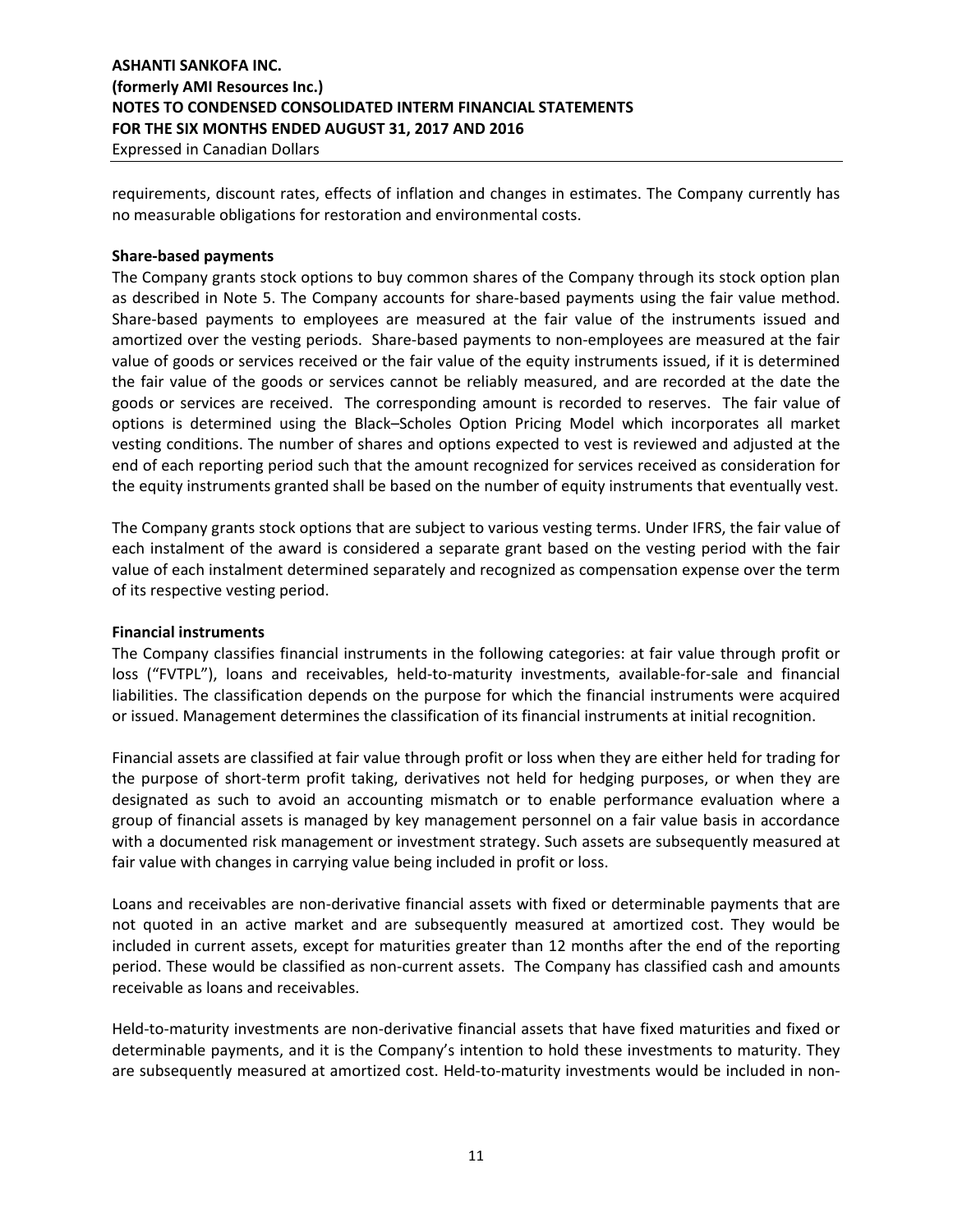### **ASHANTI SANKOFA INC. (formerly AMI Resources Inc.) NOTES TO CONDENSED CONSOLIDATED INTERM FINANCIAL STATEMENTS FOR THE SIX MONTHS ENDED AUGUST 31, 2017 AND 2016** Expressed in Canadian Dollars

# current assets, except for those which are expected to mature within 12 months after the end of the reporting period. The Company has no held-to-maturity investments.

Available‐for‐sale financial assets are non‐derivative financial assets that are designated as available‐for‐ sale or are not suitable to be classified as financial assets at fair value through profit or loss, loans and receivables or held‐to maturity investments and are subsequently measured at fair value. These are included in current assets to the extent they are expected to be realized within 12 months after the end of the reporting period. Unrealized gains and losses are recognized in other comprehensive income, except for impairment losses and foreign exchange gains and losses on monetary financial assets.

Financial assets are derecognized when the rights to receive cash flows from the investments have expired or have been transferred and the Company has transferred substantially all risks and rewards of ownership. At each reporting date, the Company assesses whether there is objective evidence that a financial instrument has been impaired. In the case of available-for-sale financial instruments, a significant and prolonged decline in the value of the instrument is considered to determine whether impairment has arisen.

Accounts payable and accrued liabilities, and due to related parties are classified as other liabilities at amortized cost. The Company initially recognizes debt securities issued and subordinated liabilities on the date that they are originated. All other financial liabilities are recognized initially on the trade date at which the Company becomes a party to the contractual provisions of the instruments.

The Company derecognizes a financial liability when its contractual obligations are discharged, cancelled or expired. Non‐derivative financial liabilities (excluding financial guarantees) are subsequently measured at amortized cost.

Financial assets and liabilities are offset and the net amount is presented in the statement of financial position when, and only when, the Company has a legal right to offset the amounts and intends to either settle on a net basis or to realize the assets and settle the liability simultaneously.

The Company does not have any material derivative financial assets and liabilities.

The fair value of the Company's financial assets and liabilities approximates the carrying amount.

Financial instruments measured at fair value are classified into one of three levels in the fair value hierarchy according to the relative reliability of the inputs used to estimate the fair values. The three levels of the fair value hierarchy are:

- Level 1 Unadjusted quoted prices in active markets for identical assets or liabilities;
- Level 2 Inputs other than quoted prices that are observable for the asset or liability either directly or indirectly;
- Level 3 Inputs that are not based on observable market data.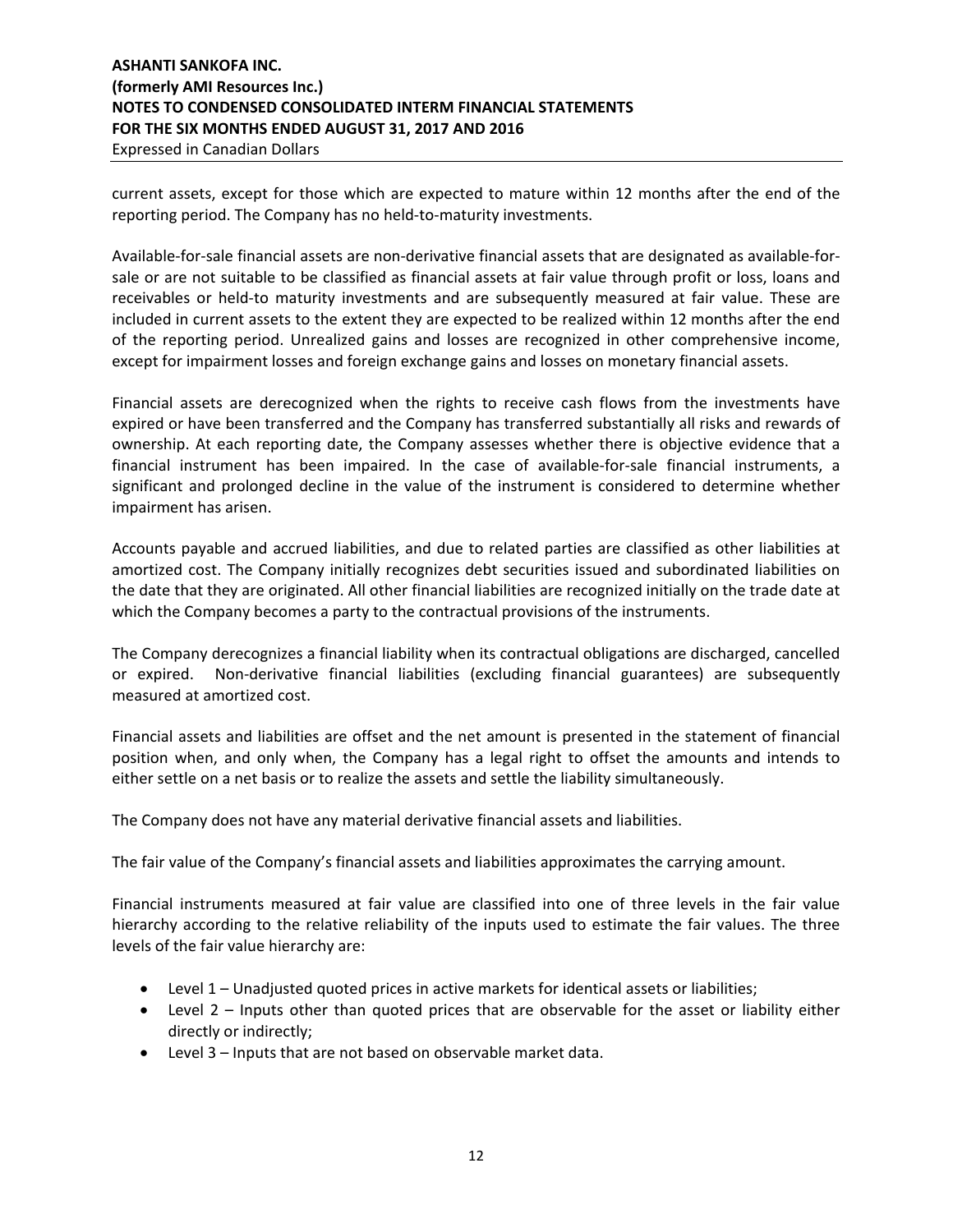Expressed in Canadian Dollars

### **Income (loss) per share**

Basic income (loss) per share is calculated by dividing the net earnings available to common shareholders divided by the weighted average number of common shares outstanding during the year. The diluted earnings per share are calculated based on the weighted average number of common shares outstanding during the year, plus the effects of the dilutive common share equivalents. This method requires that the dilutive effect of outstanding options and warrants issued be calculated using the treasury stock method. This method assumes that all common share equivalents have been exercised at the beginning of the year (or at the time of issuance, if later), and that the funds obtained thereby were used to purchase common shares of the Company at the average trading price of common shares during the year.

### **Future Accounting Policy Changes**

### *New standard IFRS 9 "Financial Instruments"*

This new standard is a partial replacement of IAS 39 "Financial Instruments: Recognition and Measurement". IFRS 9 uses a single approach to determine whether a financial asset is measured at amortized cost or fair value, replacing the multiple rules in IAS 39. The approach in IFRS 9 is based on how an entity manages its financial instruments in the context of its business model and the contractual cash flow characteristics of the financial assets.

The new standard also requires a single impairment method to be used, replacing the multiple impairment methods in IAS 39. IFRS 9 is effective for annual periods beginning on or after January 1, 2018. The Company is currently assessing the impact this new standard will have on its financial statements.

Other accounting standards or amendments to existing accounting standards that have been issued but have future effective dates are either not applicable or are not expected to have a significant impact on the Company's financial statements.

### **3. FINANCIAL AND CAPITAL RISK MANAGEMENT**

|                             |      | August 31, | February 28, |
|-----------------------------|------|------------|--------------|
|                             | Ref. | 2017       | 2017         |
|                             |      |            |              |
| Other financial assets      | a    | 5,042      | 20,024       |
| Other financial liabilities | b    | 195,186    | 81,018       |

a. Comprises cash and sales tax receivables.

b. Comprises accounts payable, and related party advance (Note 6).

The Company has determined the estimated fair values of its financial instruments based on appropriate valuation methodologies; however, considerable judgment is required to develop these estimates. The fair values of the Company's financial instruments are not materially different from their carrying values.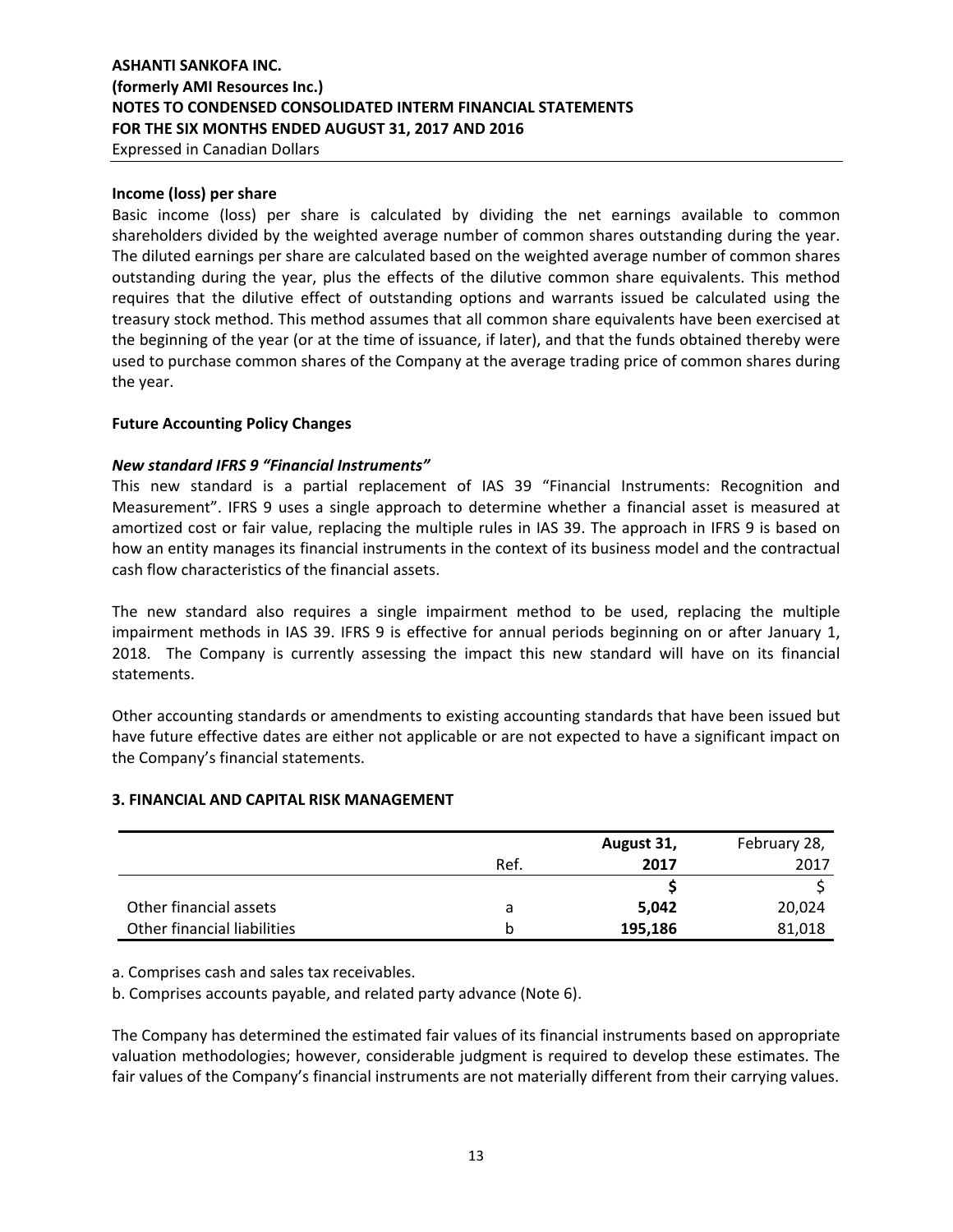### **Management of Industry and Financial Risk**

The Company is engaged primarily in mineral exploration and manages related industry risk issues directly. The Company may be at risk for environmental issues and fluctuations in commodity pricing. Management is not aware of and does not anticipate any significant environmental remediation costs or liabilities in respect of its current operations.

The Company's financial instruments are exposed to certain financial risks, which include the following:

### *Credit risk*

Credit risk is the risk of loss due to the counterparty's inability to meet its obligations. The Company's exposure to credit risk is on its cash and other receivables. Risk associated with cash is managed through the use of major banks which are high credit quality financial institutions as determined by rating agencies. Other receivables comprise sales tax refunds from the Canadian federal government.

### *Liquidity risk*

Liquidity risk is the risk that the Company will encounter difficulties in meeting obligations when they become due. The Company ensures that there is sufficient capital in order to meet short-term operating requirements, after taking into account the Company's holdings of cash. The Company's cash are held in corporate bank accounts available on demand. Liquidity risk has been assessed as being high.

#### *Market Risk*

Market risk is the risk that the fair value or future cash flows of a financial instrument will fluctuate because of changes in market prices. Market risk comprises three types of risk: currency risk, interest rate risk and price risk.

### *Currency Risk*

The Company is subject to normal market risks including fluctuations in foreign exchange rates and interest rates. While the Company manages its operations in order to minimize exposure to these risks, the Company has not entered into any derivatives or contracts to hedge or otherwise mitigate this exposure.

### *Interest Rate Risk*

Interest rate risk is the risk that the fair value or future cash flows of a financial instrument will fluctuate because of changes in market interest rates. The Company is not exposed to significant interest rate risk relating to its related party balances (Note 6).

### *Price Risk*

The Company is exposed to price risk with respect to equity prices. Price risk as it relates to the Company is defined as the potential adverse impact on the Company's ability to raise financing due to movements in individual equity prices or general movements in the level of the stock market. The Company closely monitors individual equity movements and the stock market to determine the appropriate course of action to be taken by the Company.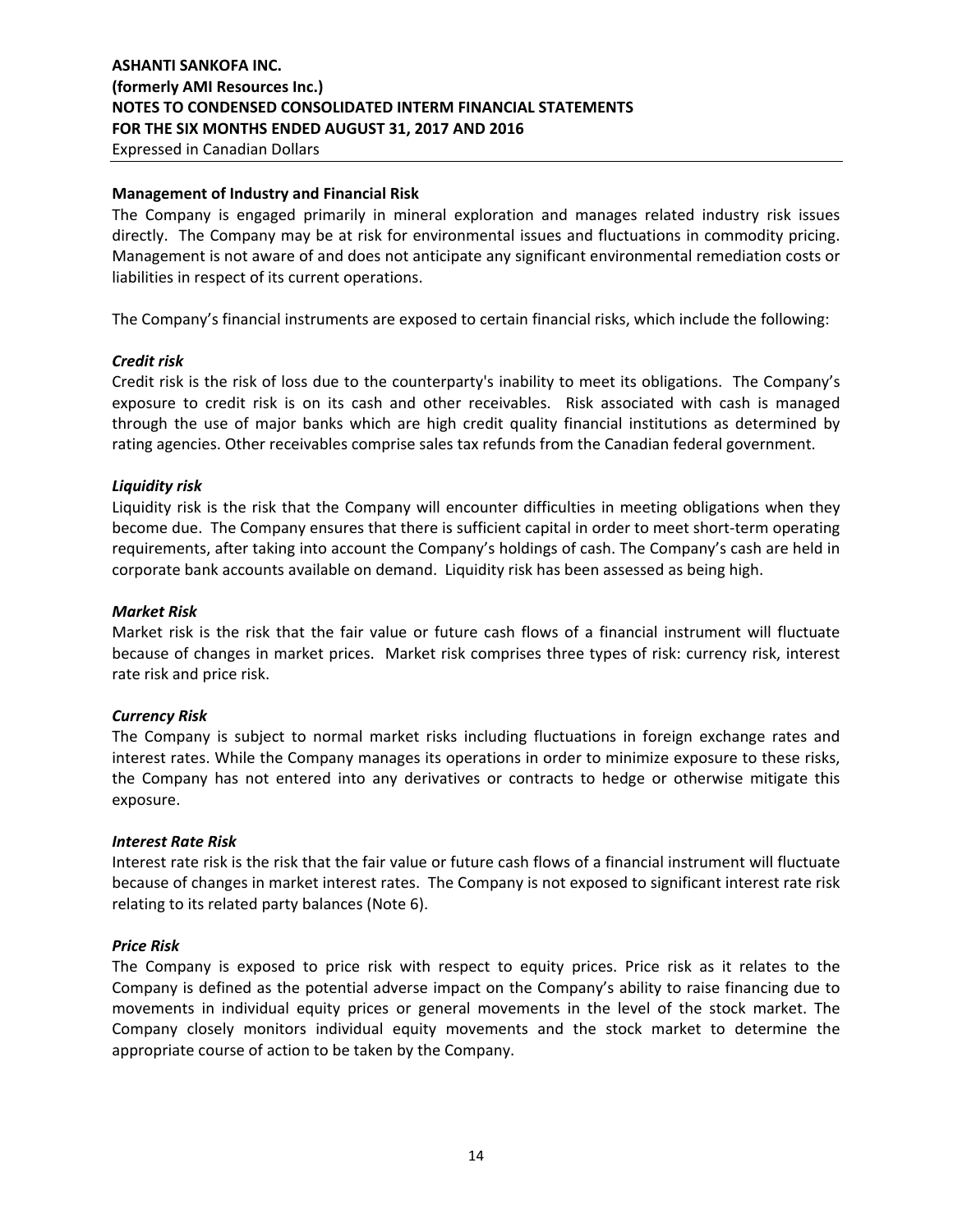Expressed in Canadian Dollars

### *Capital management*

The Company's policy is to maintain a strong capital base so as to maintain investor and creditor confidence and to sustain future development of the business. The capital structure of the Company consists of components of shareholders' equity. There were no changes in the Company's approach to capital management during the year. The Company is not subject to any externally imposed capital requirements.

### **4. EXPLORATION AND EVALUATION ASSETS**

Exploration and evaluation assets comprise the North Ashanti ‐ Anuoro project located in West Africa.

| <b>Balance at February 29, 2016</b> | 309.931 |
|-------------------------------------|---------|
| Additions - exploration costs       | 138,202 |
| <b>Balance at February 28, 2017</b> | 448,133 |
| Additions - exploration costs       | 56,025  |
| Balance at August 31, 2017          | 504,158 |

The Company, through its wholly-owned subsidiary Ashanti, holds the 65 square km Anuoro license which is subject to a 10% carried interest held by the government of the Republic of Ghana. On May 9, 2014 Ashanti received a letter from the Ministry of Lands and Natural Resources stating the Anuoro license has been renewed until May 9, 2016. On April 6, 2016 Ashanti submitted documentation to the Minerals Commission requesting an extension for the Anuoro license. The Minerals Commission has requested additional reports from Ashanti which reports have now been submitted. Even though Ashanti has not yet received the extension, under Section 35 (4) of the Minerals and Mining Act 2006, the prospecting license shall remain in force in respect of the land the subject of the application until the application is determined.

### **5. EQUITY AND RESERVES**

### **Share Capital**

Authorized share capital of the Company consists of an unlimited number of fully paid common shares without par value.

### *Six Months Ended August 31, 2017*

No share capital activity occurred during this period.

### *Year ended February 28, 2017*

On June 10, 2016, the Company closed a non‐brokered private placement of 7,000,000 units at a price of \$0.05 per unit for gross proceeds of \$350,000. Each unit comprises one common share and one share purchase warrant exercisable at \$0.05 per share for a period of twenty‐four months from the date of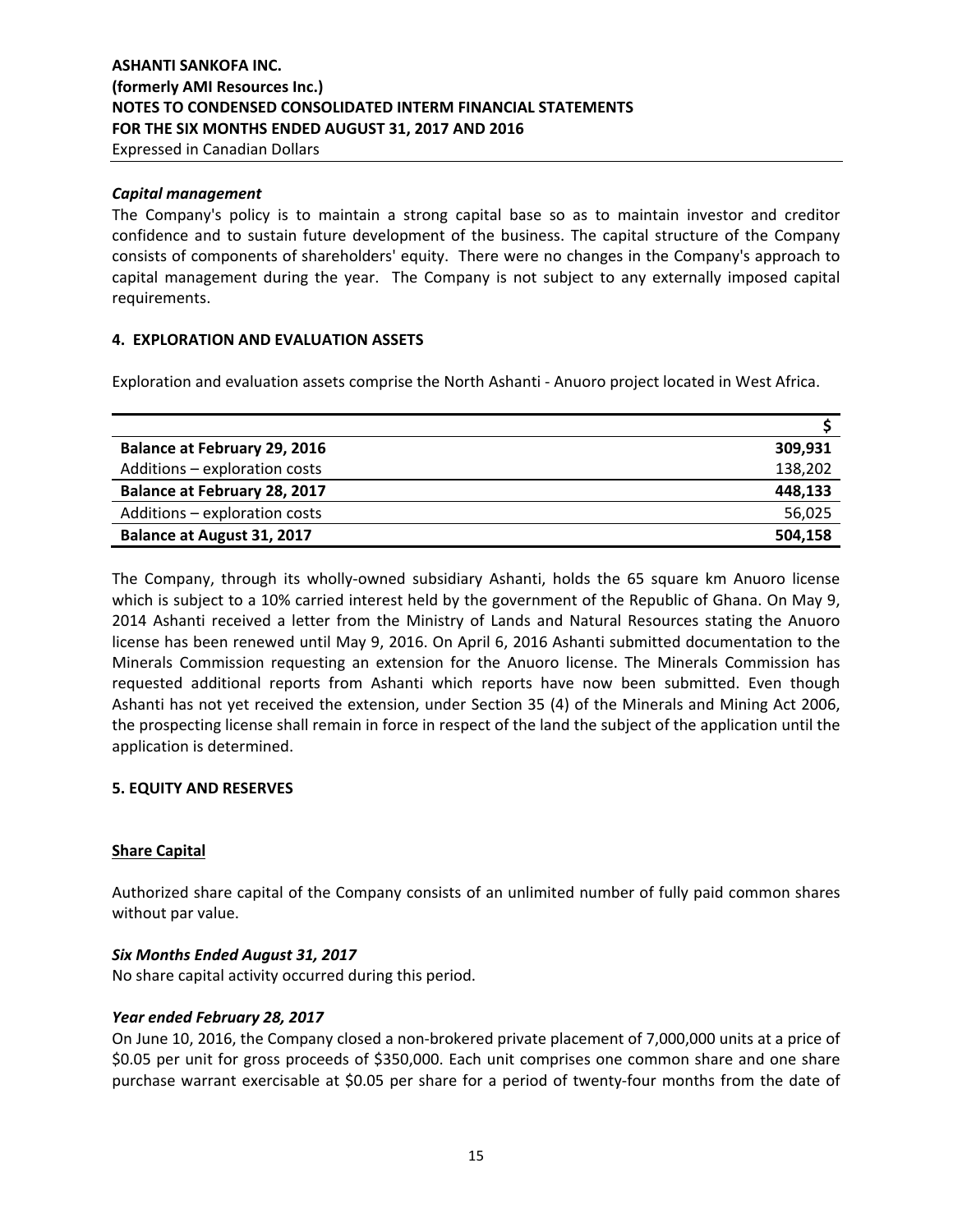Expressed in Canadian Dollars

closing. Share issuance costs of \$8,455 which consist of direct legal fees associated with this private placement were paid.

### **Stock Options**

### *Stock‐Option Plan*

The Company has a stock option plan, approved by the Board of Directors (the "Board") and by the shareholders at the annual general meeting held on December 4, 2014, that allows the Company to grant incentive stock options to its directors, officers, employees and consultants. The maximum number of shares reserved for issuance under the plan are 2,546,839. The exercise price, term (not to exceed ten years) and vesting provisions are authorized by the Board at the time of the grant and the Stock Option Plan. Stock options granted to a consultant performing investor relations activity shall vest over a minimum of twelve months with no more than  $\frac{1}{4}$  of such options vesting in any three month period.

On October 31, 2015, the Company granted 1,500,000 stock options to directors, officers and consultants. 1,000,000 stock options have an exercise price of \$0.05 per share and expire five years from the date of grant while the remaining 500,000 stock options have an exercise price of \$0.15 per share and expire five years from date of grant. The stock options have a fair value of \$60,063.

On May 20, 2016, the Company granted 1,100,000 stock options to directors, officers and consultants. 600,000 stock options have an exercise price of \$0.05 per share and expire five years from the date of grant while the remaining 500,000 stock options have an exercise price of \$0.15 per share and expire five years from date of grant. The stock options have a fair value of \$49,829.

On June 30, 2016, the Company granted 200,000 to a director of the Company with an exercise price of \$0.06 per share and expire five years from the date of grant. The stock options have a fair value of \$13,744.

The following weighted average assumptions were used for the Black‐Scholes valuation of stock options granted during the fiscal year ended February 28, 2017 and February 29, 2016, respectively:

|                          | 2017                     | 2016    |
|--------------------------|--------------------------|---------|
| Share price              | $$0.05 - $0.08$$         | \$0.05  |
| Risk-free interest rate  | 0.83%                    | 0.83%   |
| Expected life of options | 5.0                      | 5.0     |
| Annualized volatility    | 112.06% - 123.62%        | 123.62% |
| Dividend rate            |                          |         |
| Forfeiture rate          | $\overline{\phantom{0}}$ |         |

Stock option transactions are summarized as follows: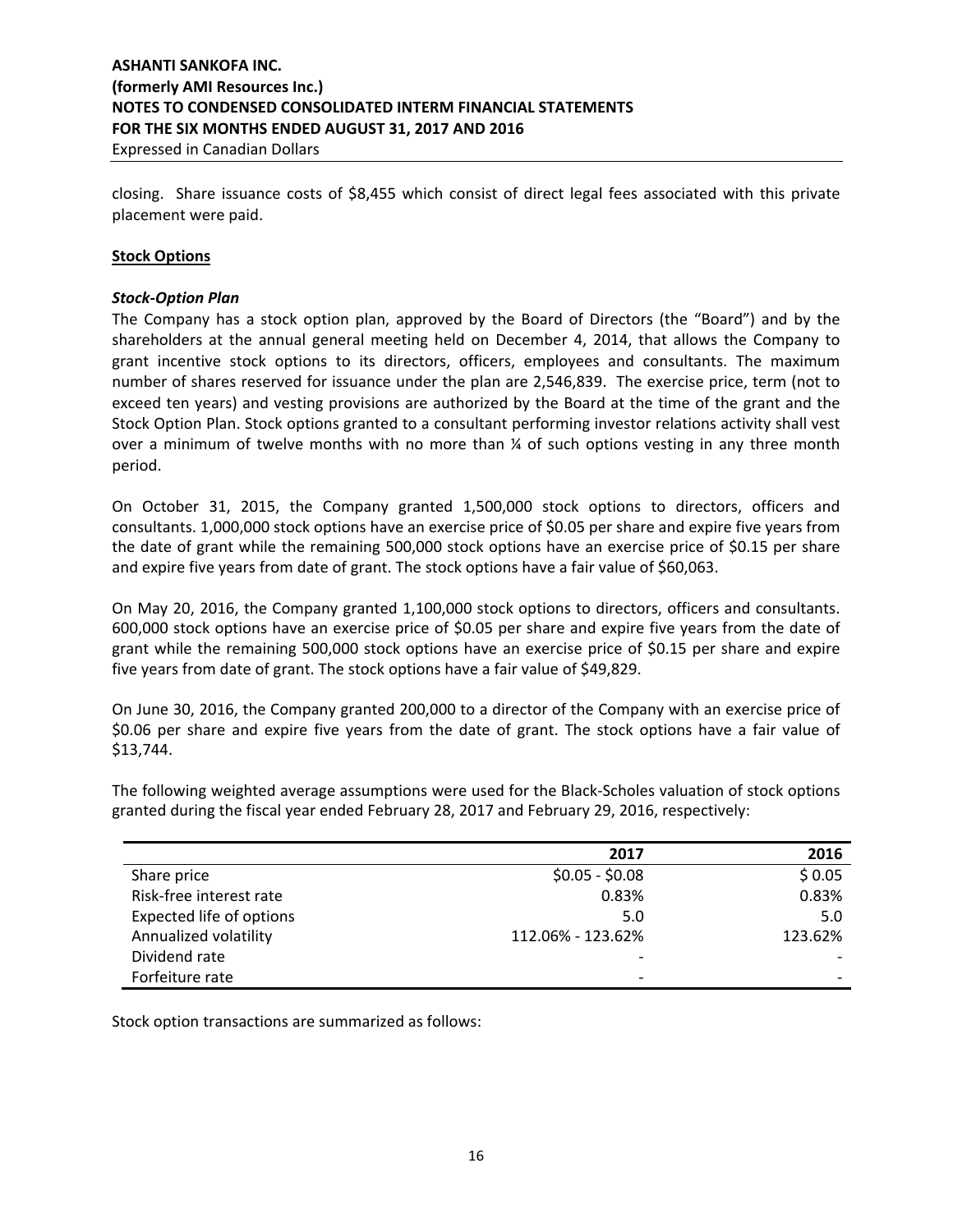Expressed in Canadian Dollars

|                       | Number of<br><b>Options</b> | Weighted<br>Average<br><b>Exercise Price</b> | Weighted<br><b>Average Life</b><br>Remaining<br>(Years) | <b>Weighted Average</b><br><b>Grant Date</b><br><b>Fair Value</b> |
|-----------------------|-----------------------------|----------------------------------------------|---------------------------------------------------------|-------------------------------------------------------------------|
| Balance, February 29, |                             |                                              |                                                         |                                                                   |
| 2016                  | 1,500,000                   | 0.08                                         | 4.68                                                    | 0.040                                                             |
| Granted               | 1,300,000                   | 0.09                                         | 5.00                                                    | 0.049                                                             |
| Balance, February 28, |                             |                                              |                                                         |                                                                   |
| 2017                  | 2,800,000                   | 0.09                                         | 3.94                                                    | 0.044                                                             |
| Balance, August 31,   |                             |                                              |                                                         |                                                                   |
| 2017                  | 2,800,000                   | 0.09                                         | 3.44                                                    | 0.044                                                             |

As at August 31, 2017, the following options were outstanding and exercisable:

| <b>Number of Options</b> | <b>Exercise Price</b> | <b>Expiry Date</b> |
|--------------------------|-----------------------|--------------------|
| 1,000,000                | \$0.05                | October 31, 2020   |
| 500,000                  | \$0.15                | October 31, 2020   |
| 600,000                  | \$0.05                | May 20, 2021       |
| 500,000                  | \$0.15                | May 20, 2021       |
| 200,000                  | \$0.06                | June 30, 2021      |

### *Equity settled benefits reserve*

Equity settled benefits reserve records items recognized as stock‐based compensation expense until such time that the stock options are exercised, at which time the corresponding amount will be transferred to share capital. If the options expire unexercised, the amount remains in reserves.

### **Share Purchase Warrants**

The warrants reserve records items recognized as the value of warrants until such time that the warrants are exercised, at which time the corresponding amount will be transferred to share capital. If the warrants expire unexercised, the amount remains in reserves.

The following weighted average assumptions were used for the Black‐Scholes Option Pricing valuation of these share purchase warrants granted during the year:

|                           | 2017    | 2016    |
|---------------------------|---------|---------|
| Share price               | \$0.06  | \$0.02  |
| Risk-free interest rate   | 0.52%   | 0.47%   |
| Expected life of warrants | 2 years | 2 years |
| Annualized volatility     | 118%    | 112%    |
| Dividend rate             |         |         |
| Forfeiture rate           |         |         |

Warrant transactions are summarized as follows: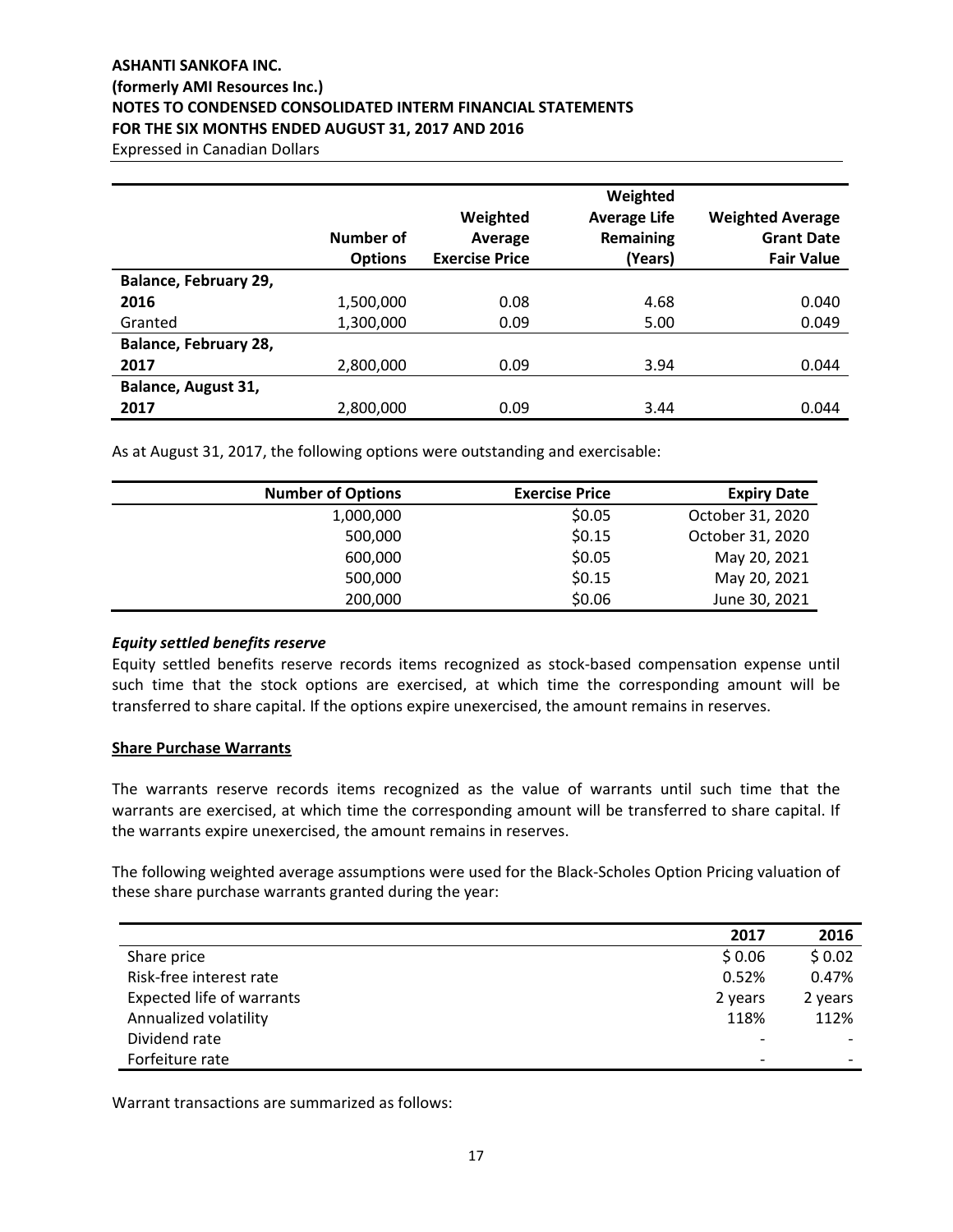Expressed in Canadian Dollars

|                            | Number of<br><b>Warrants</b> | <b>Weighted Average</b><br><b>Exercise Price</b> | <b>Weighted Average Life</b><br><b>Remaining (Years)</b> |
|----------------------------|------------------------------|--------------------------------------------------|----------------------------------------------------------|
|                            |                              |                                                  |                                                          |
| Balance, February 29, 2016 | 8,000,000                    | 0.05                                             | 1.33                                                     |
| Granted                    | 7,000,000                    | 0.05                                             | 2.00                                                     |
| Balance, February 28, 2017 | 15,000,000                   | 0.05                                             | 2.27                                                     |
| Balance, August 31, 2017   | 15,000,000                   | 0.05                                             | 1.76                                                     |

As at August 31, 2017, the following warrants were outstanding:

| <b>Number of Warrants</b> | <b>Exercise Price</b> | <b>Expiry Date</b> |
|---------------------------|-----------------------|--------------------|
| 5,000,000                 | \$0.05                | April 1, 2020      |
| 3,000,000                 | \$0.05                | May 11, 2020       |
| 7,000,000                 | \$0.05                | June 10, 2018      |

### **6. RELATED PARTY TRANSACTIONS**

The Company's related parties include its subsidiaries, and key management personnel. Transactions with related parties for goods and services are made on normal commercial terms and are considered to be at arm's length. The remuneration of the Company's directors and other key management personnel during the three and six months ended August 31, 2017 and 2016 are as follows:

|                                       | <b>For the Three Months Ended</b> |                 | For the Six Months Ended |                 |
|---------------------------------------|-----------------------------------|-----------------|--------------------------|-----------------|
|                                       | August 31, 2017                   | August 31, 2016 | August 31, 2017          | August 31, 2016 |
| Geologist fees (a)<br>Management fees | 24,300                            | 15,000          | 48.600                   | 21,000          |
| (a)(b)                                | 27,150                            | 21,500          | 54,300                   | 41,000          |
| Professional fees (c)                 | 4,500                             | 4,500           | 9,000                    | 9,321           |

As at August 31, 2017, the Company was indebted to its related parties for the amounts as below:

|                                                       | <b>August 31, 2017</b> | <b>February 28, 2017</b> |
|-------------------------------------------------------|------------------------|--------------------------|
| Accounts payables and accrued liabilities (a) (b) (c) | 136,863                | 49,060                   |
| Due to shareholder (d)                                | 37,375                 |                          |

(a) The Company has an agreement with the Chief Executive Officer and director of the Company for fees of US\$9,000 per month commencing July 1, 2016, of which, US\$6,000 fees have been capitalized to exploration and evaluation expenditures, and US\$3,000 expensed as consulting fee. For the three and six months ended August 31, 2017, the Company incurred \$24,300 and